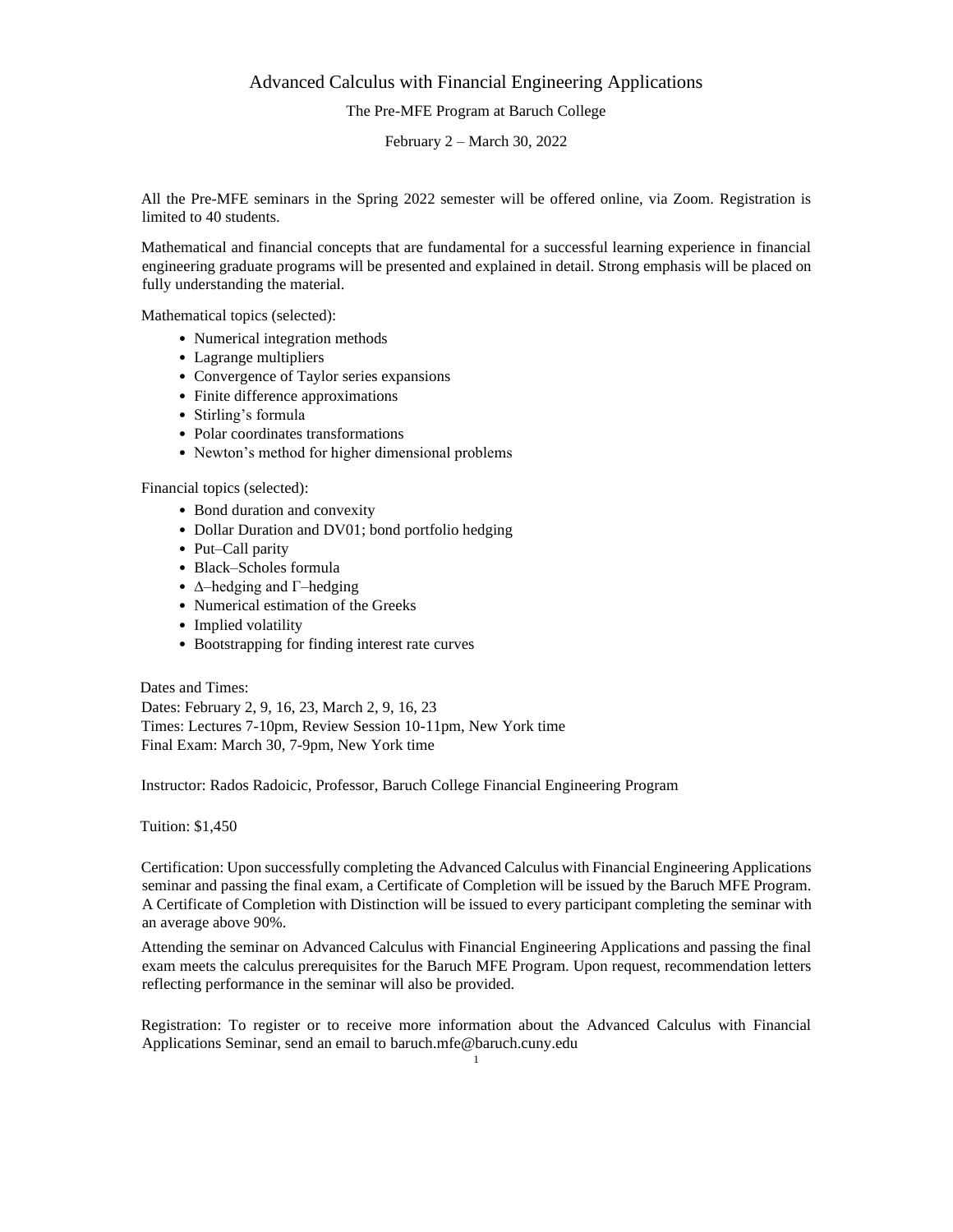Textbooks:

"A Primer for the Mathematics of Financial Engineering", Second Edition, by Dan Stefanica, FE Press, 2011. "Solutions Manual – A Primer for the Mathematics of Financial Engineering", Second Edition, by Dan Stefanica, FE Press, 2011.

Prerequisites: Students should read in advance the following sections from the textbook: Chapter 1, Sections 1.1 - 1.10 Chapter 2, Sections 2.6, 2.7 Chapter 3, Sections 3.1 - 3.4 and do the exercises from the first chapter (Section 1.12).

## Detailed Syllabus

Session 1:

- Brief review of elementary calculus from a more formal point of view: product rule, quotient rule, chain rule.
- Antiderivatives and definite integrals. Fundamental Theorem of Calculus. Integration by substitution and connection to chain rule. Integration by parts and connection to Product Rule.
- Differentiating definite integrals with respect to the integral limits and with respect to a parameter under the integral sign.
- Partial Derivatives.
- The gradient and the Hessian of multivariable functions.

Financial Applications:

- European Call and Put options. Payoff and P&L at maturity. American Call and Put options.
- Options portfolios: bull spread, bear spread, butterfly spread, straddle, strangle, collar, risk reversal. Payoff and P&L at maturity.
- Replicating piecewise linear payoffs with option portfolios.
- The concept of no–arbitrage. The Generalized Law of One Price.
- Put–Call parity.
- Arbitraging the Put–Call parity. Arbitraging the Put–Call parity with Bid–Ask spreads.

Textbook Sections: Chapter 1.

Session 2:

- Convergence and evaluation of improper integrals.
- Differentiating improper integrals with respect to the integral limits.
- Numerical methods for approximating definite integrals: the Midpoint, Trapezoidal, and Simpson's rules.
- Convergence of numerical algorithms practical considerations. Approximation errors and the order of convergence of a numerical algorithm.
- The order of convergence of the midpoint, trapezoidal, and Simpson's rules.

Financial Applications:

- Discount factors and discount curve.
- Discretely compounded interest and continuously compounded interest.
- Interest rate curves. Zero Rates. Forward rates and instantaneous forward rates.
- Bond Pricing. Yield of a Bond. Bond Duration. Convexity of a bond.
- Bond pricing and bond yield with discretely compounded interest.
- Numerical implementation of bond mathematics.

Textbook Sections: Chapter 2.

Session 3: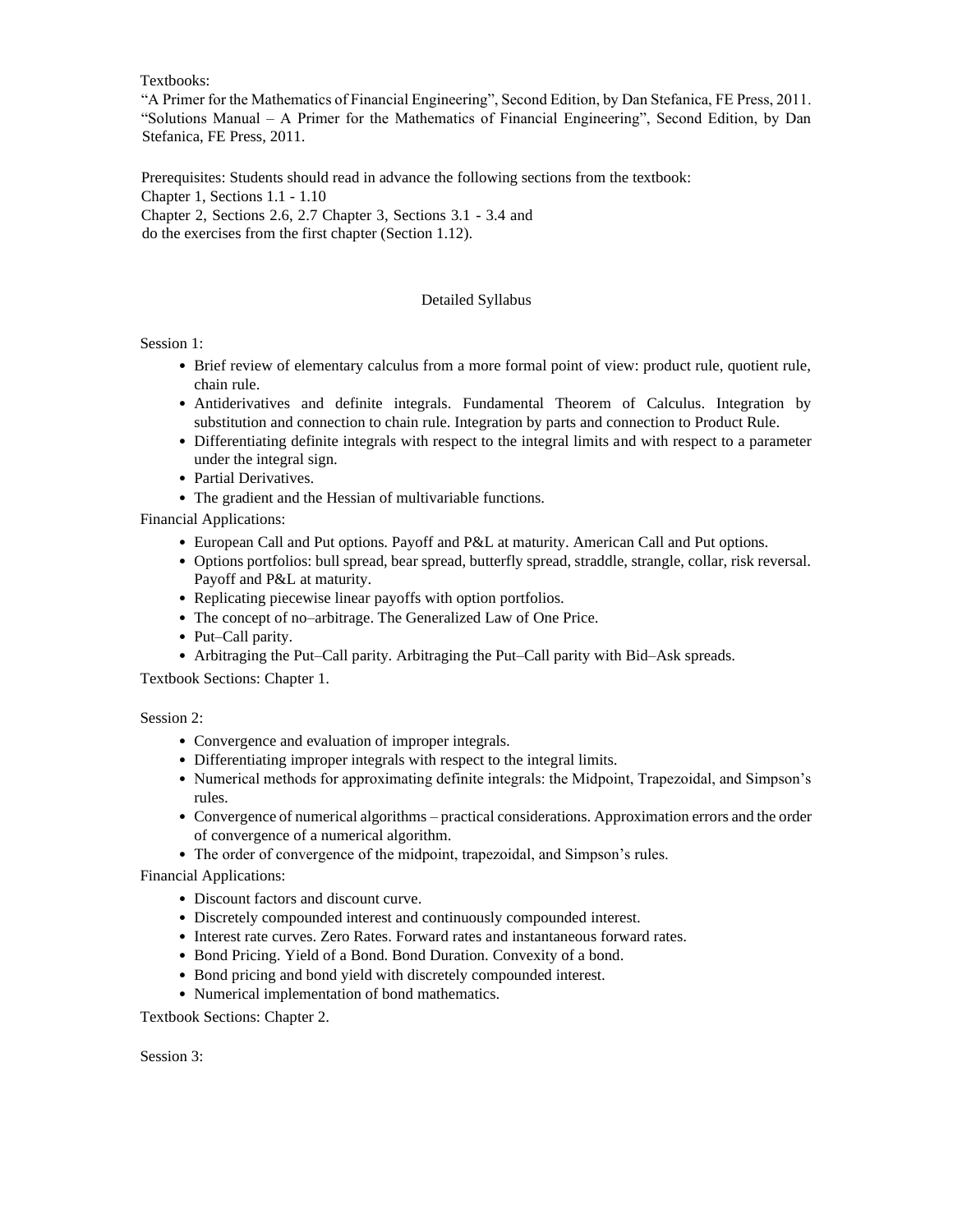- Discrete probability, mean and variance.
- Random variables. Density function and cumulative distribution. Mean and Variance for random variables.
- The standard normal variable.
- Normal random variables. Mean and Variance.

Financial Applications:

- A lognormal model for the evolution of stock prices.
- The Black–Scholes formula.
- Computing the Black–Scholes formula using numerical integration methods.
- Numerical implementation and accuracy of the Black–Scholes formula.
- Formulas for the Greeks of plain vanilla European Call and Put options. The magic of Greek computations.
- The concept of hedging. Δ–hedging and Γ–hedging for single options and for options portfolios.
- Numerical computations of the Greeks.

Textbook Sections: Chapter 3.

Session 4:

- Change of density function for functions of random variables.
- Lognormal random variables.
- Connection between the density functions of normal and lognormal variables.
- Independent random variables.
- Sums of independent normal random variables. Products of independent lognormal random variables.

Financial Applications:

- Implied volatility. Put–Call parity and consequences for implied volatility.
- Computing implied volatility from the Black–Scholes model.
- Risk–neutral pricing and the Black–Scholes formula.
- Interpretation of the  $N(d_1)$  and  $N(d_2)$  terms from the Black–Scholes formula.
- Actual and risk–neutral probabilities that European call or put options expire in the money.

Textbook Sections: Chapter 4.

## Session 5:

- Newton's method, bisection method, and secant method for solving nonlinear equations.
- Taylor's approximations: infinite series and integral residual. Convergence issues. Taylor's approximations for multivariable functions.

Financial Applications:

- Numerical computation of bond yields.
- Bootstrap method for finding the zero-rate curve.
- Approximation of the Black–Scholes formula for at–the–money options.

Textbook Sections: Chapters 5 and 6.

Session 6:

- Finite Difference approximations for first order derivatives: forward, backward, central approximations.
- Finite Difference approximations for higher order derivatives. Order of approximation.
- Convergence of infinite series. Radius of convergence. Stirling's formula.

• Taylor series expansions. Taylor expansions for exponential and logarithmic functions.

Financial Applications: